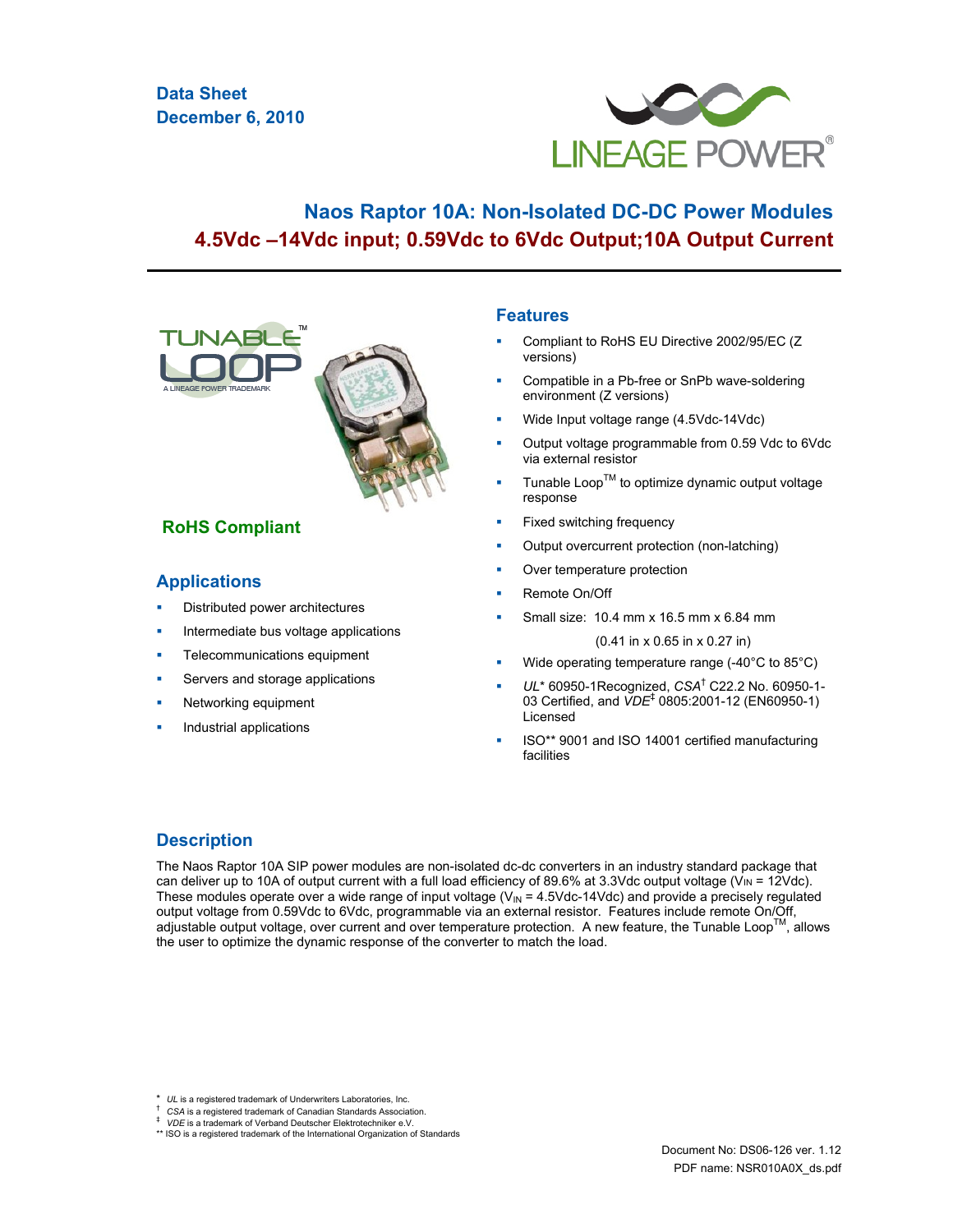# **Absolute Maximum Ratings**

Stresses in excess of the absolute maximum ratings can cause permanent damage to the device. These are absolute stress ratings only, functional operation of the device is not implied at these or any other conditions in excess of those given in the operations sections of the data sheet. Exposure to absolute maximum ratings for extended periods can adversely affect the device reliability.

| <b>Parameter</b>                     | <b>Device</b> | Symbol                    | Min    | <b>Max</b> | Unit        |
|--------------------------------------|---------------|---------------------------|--------|------------|-------------|
| Input Voltage                        | All           | $V_{IN}$                  | $-0.3$ | 15         | Vdc         |
| Continuous                           |               |                           |        |            |             |
| <b>Operating Ambient Temperature</b> | All           | $\mathsf{I}_{\mathsf{A}}$ | -40    | 85         | °C          |
| (see Thermal Considerations section) |               |                           |        |            |             |
| Storage Temperature                  | All           | $I_{\text{stq}}$          | -55    | 125        | $^{\circ}C$ |

# **Electrical Specifications**

Unless otherwise indicated, specifications apply over all operating input voltage, resistive load, and temperature conditions.

| <b>Parameter</b>                                                                                                                                                       | <b>Device</b>         | Symbol                   | Min | <b>Typ</b> | <b>Max</b> | Unit   |
|------------------------------------------------------------------------------------------------------------------------------------------------------------------------|-----------------------|--------------------------|-----|------------|------------|--------|
| Operating Input Voltage                                                                                                                                                | All                   | $V_{IN}$                 | 4.5 | 12         | 14         | Vdc    |
| Maximum Input Current                                                                                                                                                  | All                   | $I_{IN,max}$             |     |            | 10         | Adc    |
| (V <sub>IN</sub> =4.5V to 14V, $I_0 = I_0$ <sub>max</sub> )                                                                                                            |                       |                          |     |            |            |        |
| Input No Load Current                                                                                                                                                  |                       |                          |     |            |            |        |
| $(V_{IN} = 9Vdc, IO = 0$ , module ON)                                                                                                                                  | $V_{O,set}$ = 0.6 Vdc | I <sub>IN, No load</sub> |     | 36         |            | mA     |
| $(V_{IN} = 12Vdc, IO = 0$ , module ON)                                                                                                                                 | $V_{O,set}$ = 5.0Vdc  | IN No load               |     | 86         |            | mA     |
| Input Stand-by Current                                                                                                                                                 | All                   | I <sub>IN,stand-by</sub> |     | 1          |            | mA     |
| $(V_{\text{IN}} = 12 \text{Vdc}$ , module disabled)                                                                                                                    |                       |                          |     |            |            |        |
| Inrush Transient                                                                                                                                                       | All                   | $l^2t$                   |     |            | 1          | $A^2s$ |
| Input Reflected Ripple Current, peak-to-peak<br>(5Hz to 20MHz, 1µH source impedance; $V_{IN} = 0$ to<br>14V <sub>.</sub> $I_0$ = $I_{Omax}$ ; See Test Configurations) | All                   |                          |     | 45         |            | mAp-p  |
| Input Ripple Rejection (120Hz)                                                                                                                                         | All                   |                          |     | 40         |            | dB     |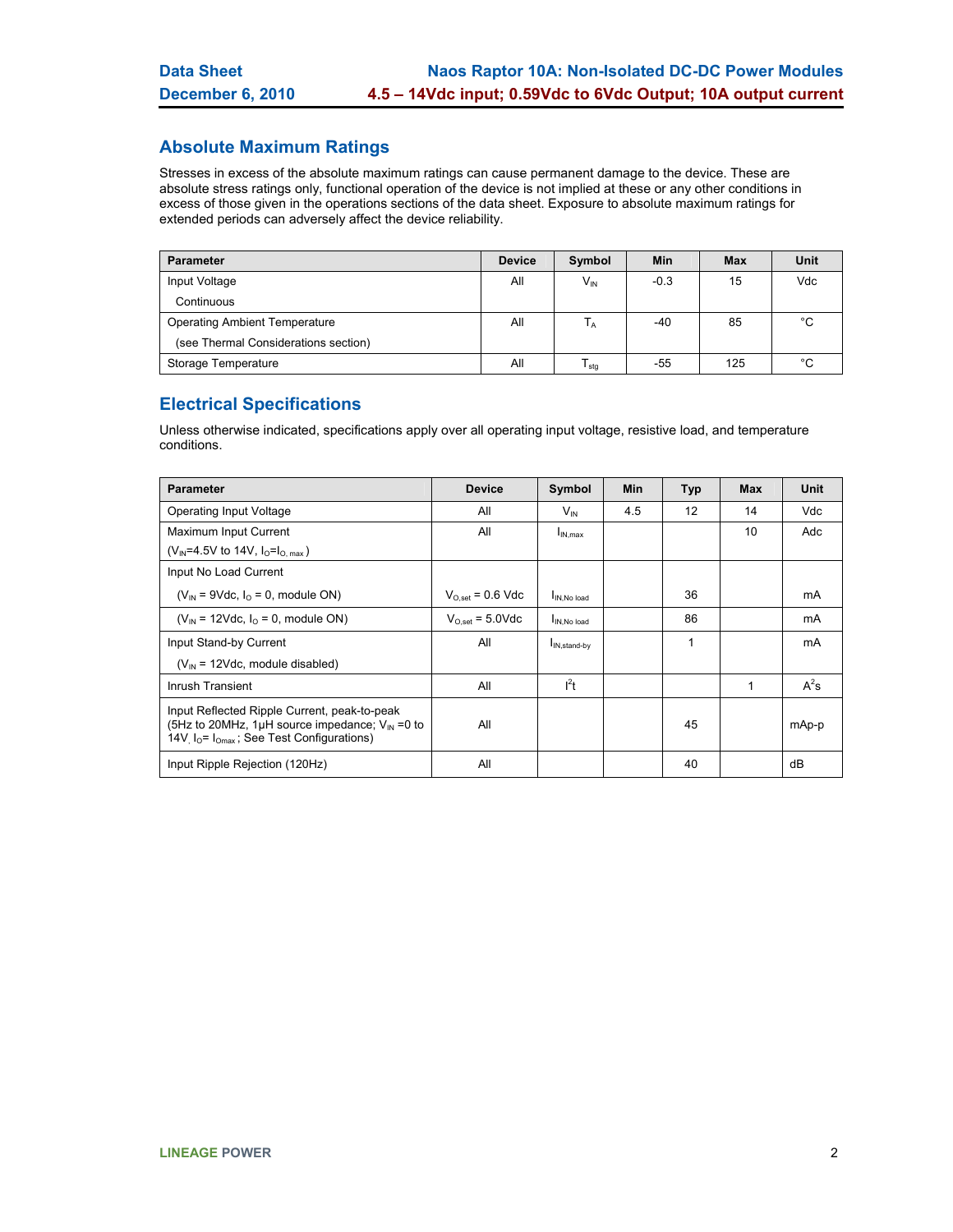# **Electrical Specifications (continued)**

| <b>Parameter</b>                                                                                    | <b>Device</b>         | Symbol                       | Min    | <b>Typ</b> | Max    | Unit                                                    |
|-----------------------------------------------------------------------------------------------------|-----------------------|------------------------------|--------|------------|--------|---------------------------------------------------------|
| Output Voltage Set-point (with 0.5% tolerance<br>for external resistor used to set output voltage)  | All                   | $V_{O, set}$                 | $-1.5$ |            | $+1.5$ | % V <sub>O, set</sub>                                   |
| Output Voltage                                                                                      | All                   | $V_{O, set}$                 | $-3.0$ |            | $+3.0$ | $\%$ $V_{O, set}$                                       |
| (Over all operating input voltage, resistive load,<br>and temperature conditions until end of life) |                       |                              |        |            |        |                                                         |
| <b>Adjustment Range</b>                                                                             | All                   | $V_{\rm O}$                  | 0.59   |            | 6      | Vdc                                                     |
| Selected by an external resistor                                                                    |                       |                              |        |            |        |                                                         |
| Output Regulation (for $V_0 \ge 2.5 \text{Vdc}$ )                                                   |                       |                              |        |            |        |                                                         |
| Line $(V_{IN} = V_{IN, min}$ to $V_{IN, max}$ )                                                     | All                   |                              | $-0.2$ |            | $+0.2$ | $% V_{O, set}$                                          |
| Load $(I_0=I_0_{min}$ to $I_0_{max}$ )                                                              | All                   |                              |        |            | 0.8    | $% V_{O, set}$                                          |
| Output Regulation (for V <sub>o</sub> < 2.5 Vdc)                                                    |                       |                              |        |            |        |                                                         |
| Line $(V_{IN} = V_{IN. min}$ to $V_{IN. max}$ )                                                     | All                   |                              | -5     |            | +5     | mV                                                      |
| Load $(I_0=I_{O, min}$ to $I_{O, max}$ )                                                            | All                   |                              |        |            | 20     | mV                                                      |
| Output Ripple and Noise on nominal output                                                           |                       |                              |        |            |        |                                                         |
| $(V_{IN} = V_{IN, nom}$ and $I_0 = I_{O, min}$ to $I_{O, max}$ Cout = 0.0µF)                        |                       |                              |        |            |        |                                                         |
| Peak-to-Peak (5Hz to 20MHz bandwidth)                                                               | $V_0 = 0.59$ Vdc      |                              |        |            | 20     | $mv_{\rm pk-pk}$                                        |
| Peak-to-Peak (5Hz to 20MHz bandwidth)                                                               | $V_0$ = 1.2Vdc        |                              |        |            | 23     | $mV_{pk-pk}$                                            |
| Peak-to-Peak (5Hz to 20MHz bandwidth)                                                               | $V_0$ = 1.8Vdc        |                              |        |            | 25     | $\mathsf{m}\mathsf{V}_{\mathsf{pk}\text{-}\mathsf{pk}}$ |
| Peak-to-Peak (5Hz to 20MHz bandwidth)                                                               | $V0$ = 2.5Vdc         |                              |        |            | 30     | $\mathsf{mV}_{\mathsf{pk}\text{-}\mathsf{pk}}$          |
| Peak-to-Peak (5Hz to 20MHz bandwidth)                                                               | $V0$ = 3.3Vdc         |                              |        |            | 40     | $\mathsf{mV}_{\mathsf{pk}\text{-}\mathsf{pk}}$          |
| Peak-to-Peak (5Hz to 20MHz bandwidth)                                                               | $V_0$ = 5.0Vdc        |                              |        |            | 50     | $mv_{\rm pk-pk}$                                        |
| Peak-to-Peak (5Hz to 20MHz bandwidth)                                                               | $Vo = 6.0$ Vdc        |                              |        |            | 60     | $mV_{pk-pk}$                                            |
| External Capacitance <sup>1</sup>                                                                   |                       |                              |        |            |        |                                                         |
| Without the Tunable Loop <sup>™</sup>                                                               |                       |                              |        |            |        |                                                         |
| $ESR \ge 1 \text{ mA}$                                                                              | All                   | $C_{O, max}$                 | 0      |            | 200    | μF                                                      |
| With the Tunable Loop™                                                                              |                       |                              |        |            |        |                                                         |
| $ESR \geq 0.15$ m $\Omega$                                                                          | All                   | $C_{O, max}$                 | 0      |            | 1000   | μF                                                      |
| $ESR \ge 10 \text{ m}\Omega$                                                                        | All                   | $\mathbf{C}_{\text{O, max}}$ | 0      |            | 5000   | μF                                                      |
| <b>Output Current</b>                                                                               | All                   | $\mathsf{I}_{\alpha}$        | 0      |            | 10     | Adc                                                     |
| Output Current Limit Inception (Hiccup Mode)                                                        | All                   | $I_{\text{O, lim}}$          |        | 150        |        | $% I_{o,max}$                                           |
| <b>Output Short-Circuit Current</b>                                                                 | All                   | $I_{O, S/c}$                 |        | 1          |        | Arms                                                    |
| $(Vo \le 250$ mV) (Hiccup Mode)                                                                     |                       |                              |        |            |        |                                                         |
| $(V_{IN} = 6Vdc)$<br>Efficiency                                                                     | $V_{O,set}$ = 0.59Vdc | η                            |        | 65.4       |        | %                                                       |
| $V_{IN}$ = 12Vdc, T <sub>A</sub> =25°C                                                              | $V_{O, set}$ = 1.2Vdc | η                            |        | 78.8       |        | $\%$                                                    |
| $I_{\text{O}}=I_{\text{O, max}}$ , $V_{\text{O}}=V_{\text{O, set}}$                                 | $V_{O,set}$ = 1.8Vdc  | η                            |        | 83.5       |        | %                                                       |
|                                                                                                     | $V_{O,set}$ = 2.5Vdc  | η                            |        | 87.1       |        | $\%$                                                    |
|                                                                                                     | $V_{O,set}$ = 3.3Vdc  | η                            |        | 89.6       |        | %                                                       |
|                                                                                                     | $V_{O,set}$ = 5.0Vdc  | η                            |        | 92.6       |        | %                                                       |
|                                                                                                     | $V_{O,set}$ = 6.0Vdc  | η                            |        | 93.6       |        | $\%$                                                    |
| Switching Frequency                                                                                 | All                   | $f_{sw}$                     |        | 600        |        | kHz                                                     |

<sup>1</sup> External capacitors may require using the new Tunable Loop feature to ensure that the module is stable as well as<br>getting the best transient response. See the Tunable Loop™ section for details.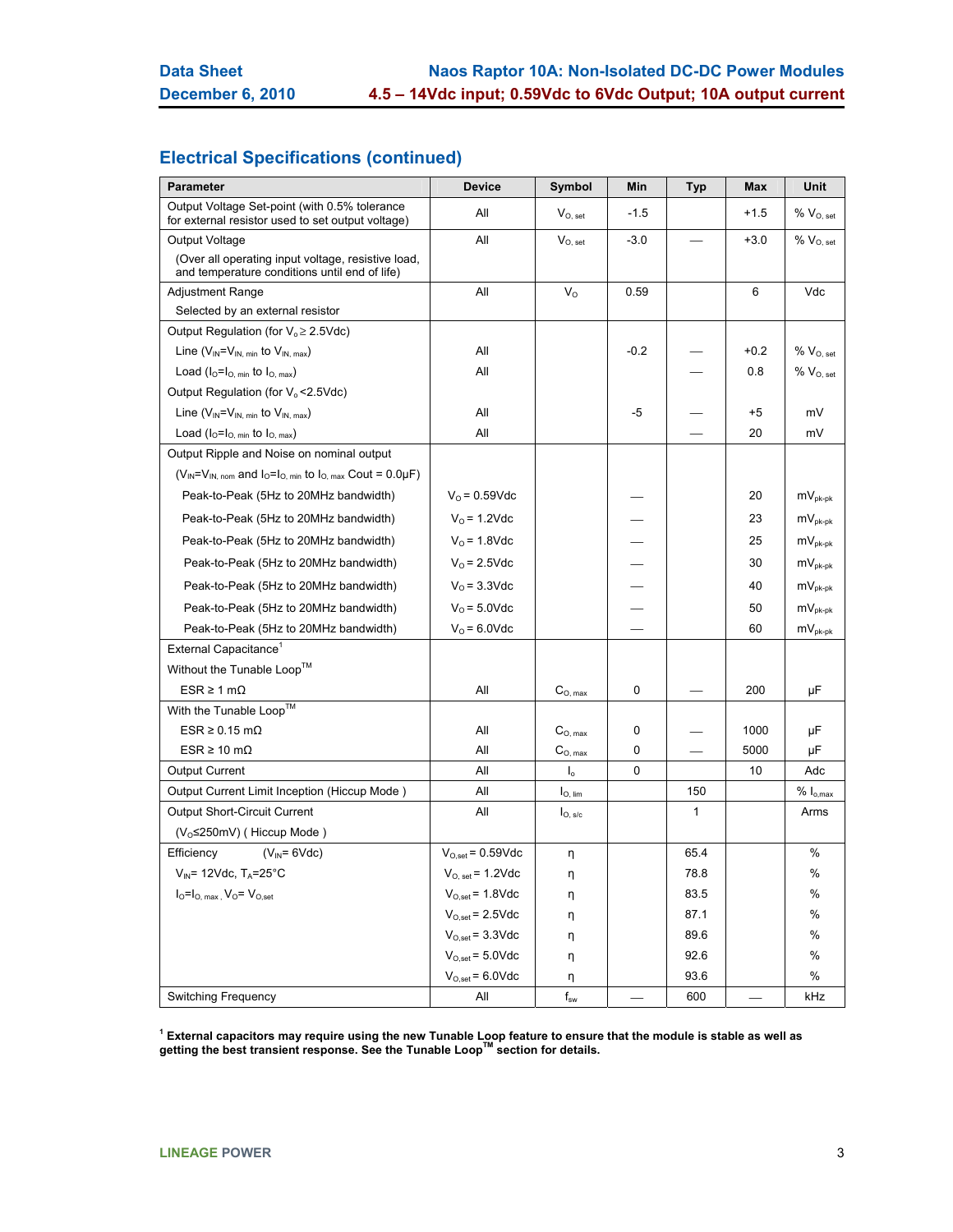# **Electrical Specifications (continued)**

| <b>Parameter</b>                                                                                                                            | <b>Device</b> | Symbol                     | <b>Min</b> | <b>Typ</b> | <b>Max</b> | Unit |
|---------------------------------------------------------------------------------------------------------------------------------------------|---------------|----------------------------|------------|------------|------------|------|
| Dynamic Load Response                                                                                                                       |               |                            |            |            |            |      |
| (dlo/dt=10A/µs; $V_{IN} = V_{IN. nom}$ ; $V_{out} = 1.8V$ , $T_A = 25^{\circ}C$ )<br>Load Change from lo= 0% to 50% of lo, max;<br>$Co = 0$ |               |                            |            |            |            |      |
| <b>Peak Deviation</b>                                                                                                                       | All           | $\mathsf{V}_{\mathsf{pk}}$ |            | 400        |            | mV   |
| Settling Time (Vo<10% peak deviation)                                                                                                       | All           | t,                         |            | 150        |            | μs   |
| Load Change from lo= 50% to 0% of lo, max:<br>$Co = 0$                                                                                      |               |                            |            |            |            |      |
| <b>Peak Deviation</b>                                                                                                                       | All           | $\mathsf{V}_{\mathsf{pk}}$ |            | 400        |            | mV   |
| Settling Time (Vo<10% peak deviation)                                                                                                       | All           | ts                         |            | 150        |            | μs   |

# **General Specifications**

| <b>Parameter</b>                                                                                                                                          | Min | Typ        | Max | Unit      |
|-----------------------------------------------------------------------------------------------------------------------------------------------------------|-----|------------|-----|-----------|
| Calculated MTBF (V <sub>IN</sub> =12V, V <sub>0</sub> =5Vdc, $I_0$ =0.8 $I_0$ <sub>max</sub> , T <sub>A</sub> =40 <sup>o</sup> C) Per<br>Telcordia Method |     | 6.925.356  |     | Hours     |
| Weight                                                                                                                                                    |     | 2.6(0.092) |     | $q$ (oz.) |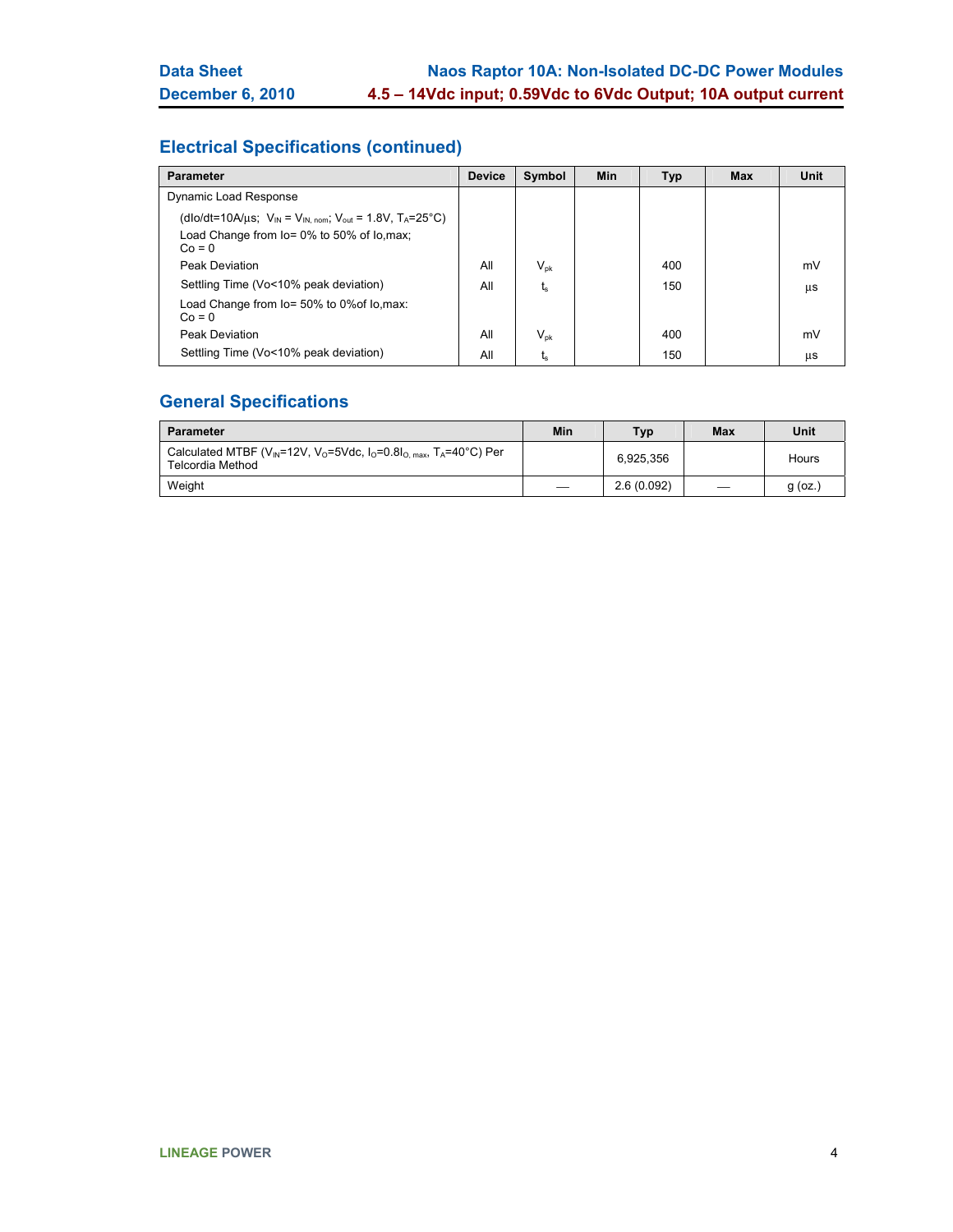# **Feature Specifications**

Unless otherwise indicated, specifications apply over all operating input voltage, resistive load, and temperature conditions. See Feature Descriptions for additional information.

| <b>Parameter</b>                                                                                                                                                             | <b>Device</b> | Symbol                | <b>Min</b> | <b>Typ</b>     | <b>Max</b> | <b>Unit</b>    |
|------------------------------------------------------------------------------------------------------------------------------------------------------------------------------|---------------|-----------------------|------------|----------------|------------|----------------|
| On/Off Signal interface                                                                                                                                                      |               |                       |            |                |            |                |
| $(V_{IN} = V_{IN, min}$ to $V_{IN, max}$ ; Open collector or equivalent                                                                                                      |               |                       |            |                |            |                |
| signal referenced to GND)                                                                                                                                                    |               |                       |            |                |            |                |
| Logic High (On/Off pin open - Module ON)                                                                                                                                     |               |                       |            |                |            |                |
| Input High Current                                                                                                                                                           | All           | Iін                   |            |                | 0.5        | mA             |
| Input High Voltage                                                                                                                                                           | All           | <b>V<sub>IH</sub></b> | 1.0        |                | 12         | $\vee$         |
| Logic Low (Module Off)                                                                                                                                                       |               |                       |            |                |            |                |
| Input Low Current                                                                                                                                                            | All           | IIL.                  |            |                | 200        | μA             |
| Input Low Voltage                                                                                                                                                            | All           | VIL                   | $-0.3$     |                | 0.4        | V              |
| Turn-On Delay and Rise Times                                                                                                                                                 |               |                       |            |                |            |                |
| $(I_0=I_0$ max, $V_{IN} = V_{IN.}$ nom, $V_0$ to within $\pm 1\%$ of steady state)                                                                                           |               |                       |            |                |            |                |
| Case 1: On/Off input is enabled and then<br>input power is applied (delay from instant at which<br>$V_{\text{IN}} = V_{\text{IN}}$ min until Vo=10% of Vo,set)               | All           | Tdelay                |            | $\overline{2}$ | 3          | msec           |
| Case 2: Input power is applied for at least one second<br>and then On/Off input is set enabled (delay from<br>instant at which On/Off is enabled until Vo=10% of Vo,<br>set) | All           | Tdelay                |            | $\overline{2}$ | 3          | msec           |
| Output voltage Rise time (time for Vo to rise from 10%<br>of V <sub>o,set</sub> to 90% of Vo, set)                                                                           | All           | <b>Trise</b>          |            | 3              | 5          | msec           |
| Output voltage overshoot                                                                                                                                                     |               |                       |            |                | 0.5        | $% V_{O, set}$ |
| $I_0 = I_{O. max}$ ; $V_{IN} = V_{IN. min}$ to $V_{IN. max}$ , $T_A = 25$ °C                                                                                                 |               |                       |            |                |            |                |
| Overtemperature Protection                                                                                                                                                   | All           | $T_{ref}$             |            | 130            |            | °C             |
| Input Undervoltage Lockout                                                                                                                                                   |               |                       |            |                |            |                |
| Turn-on Threshold                                                                                                                                                            | All           |                       |            | 4.2            |            | <b>Vdc</b>     |
| <b>Turn-off Threshold</b>                                                                                                                                                    | All           |                       |            | 4.1            |            | Vdc            |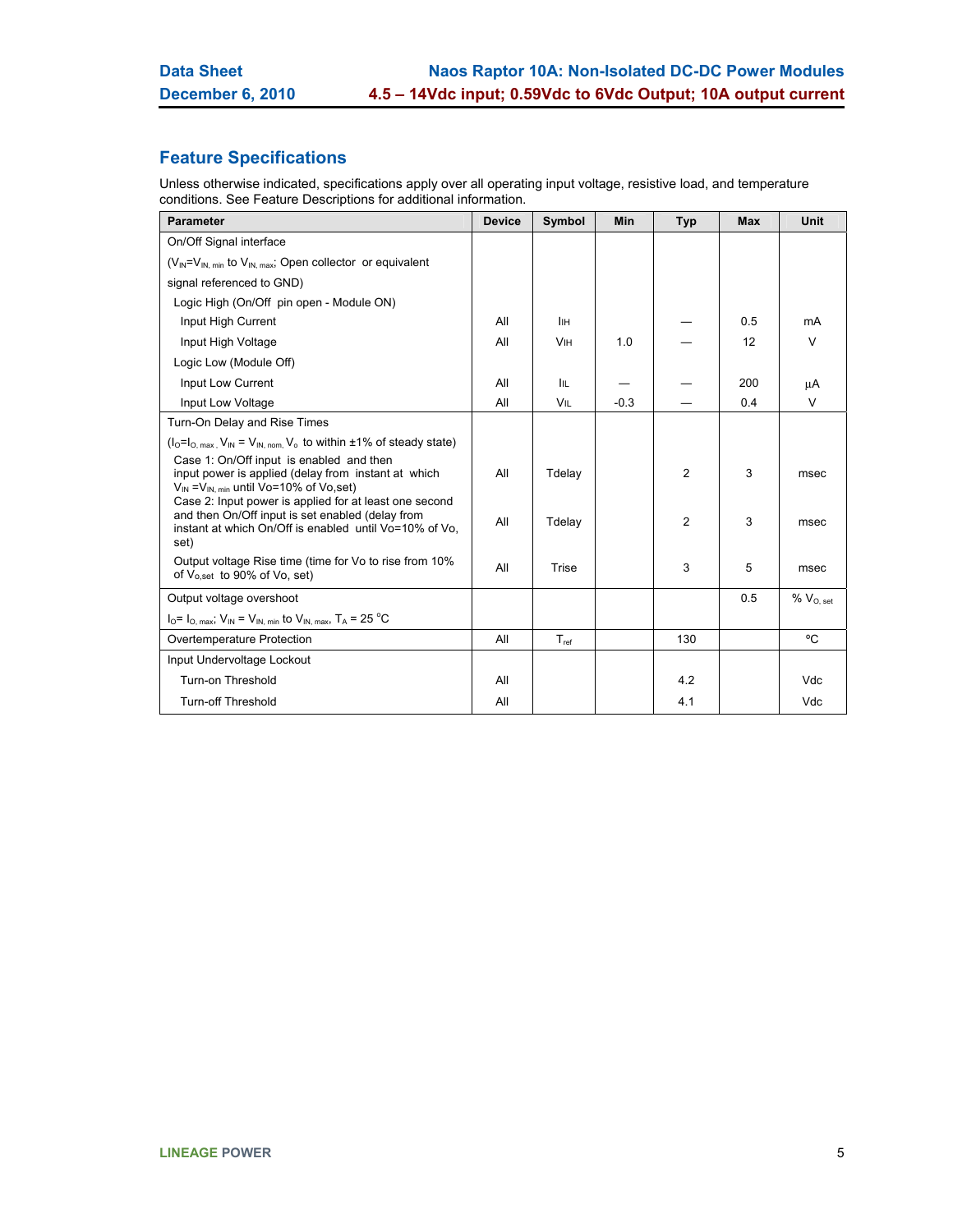**UUIPUI VULIAGE**  $V_O (V) (200mV/div)$ 

### **Characteristic Curves**

The following figures provide typical characteristics for the Naos Raptor 10A module at 0.6Vout and at 25ºC.







Figure 3. Typical output ripple and noise (V<sub>IN</sub> = 9V, I<sub>o</sub> = **Io,max).** 



**Figure 5. Typical Start-up Using On/Off Voltage (Io = Io,max).** 

**Figure 1. Converter Efficiency versus Output Current. Figure 2. Derating Output Current versus Ambient Temperature and Airflow.** 



**Figure 4. Transient Response to Dynamic Load**  Change from 0% to 50% to 0% with V<sub>IN</sub>=9V.



Figure 6. Typical Start-up Using Input Voltage (VIN = **9V, Io = Io,max).**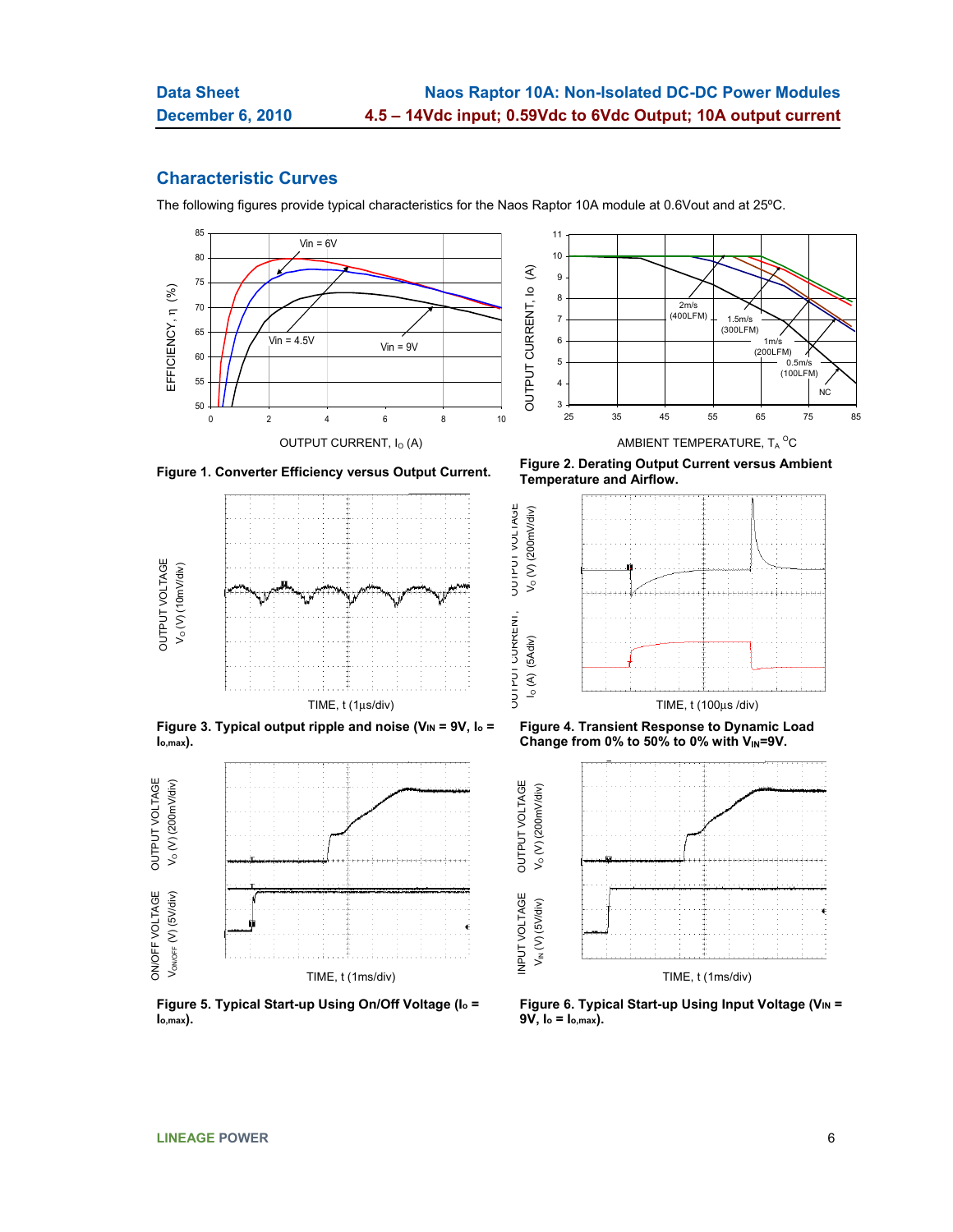**OUIPUI VOLIAGE**  $V_O (V) (200mV/div)$ 

### **Characteristic Curves (continued)**

The following figures provide typical characteristics for the Naos Raptor 10A module at 1.2Vout and at 25ºC.





**OUTPUT VOLTAGE** OUTPUT VOLTAGE  $V_o$  (V) (10mV/div)  $V_{\odot}$  (V) (10mV/div)

Figure 9. Typical output ripple and noise (V<sub>IN</sub> = 12V, I<sub>o</sub> = **Io,max).** 



**Figure 11. Typical Start-up Using On/Off Voltage (Io = Io,max).** 

**Figure 7. Converter Efficiency versus Output Current. Figure 8. Derating Output Current versus Ambient Temperature and Airflow.** 



**Figure 10. Transient Response to Dynamic Load**  Change from 0% to 50% to 0% with V<sub>IN</sub>=12V.



Figure 12. Typical Start-up Using Input Voltage (V<sub>IN</sub> = **12V, Io = Io,max).**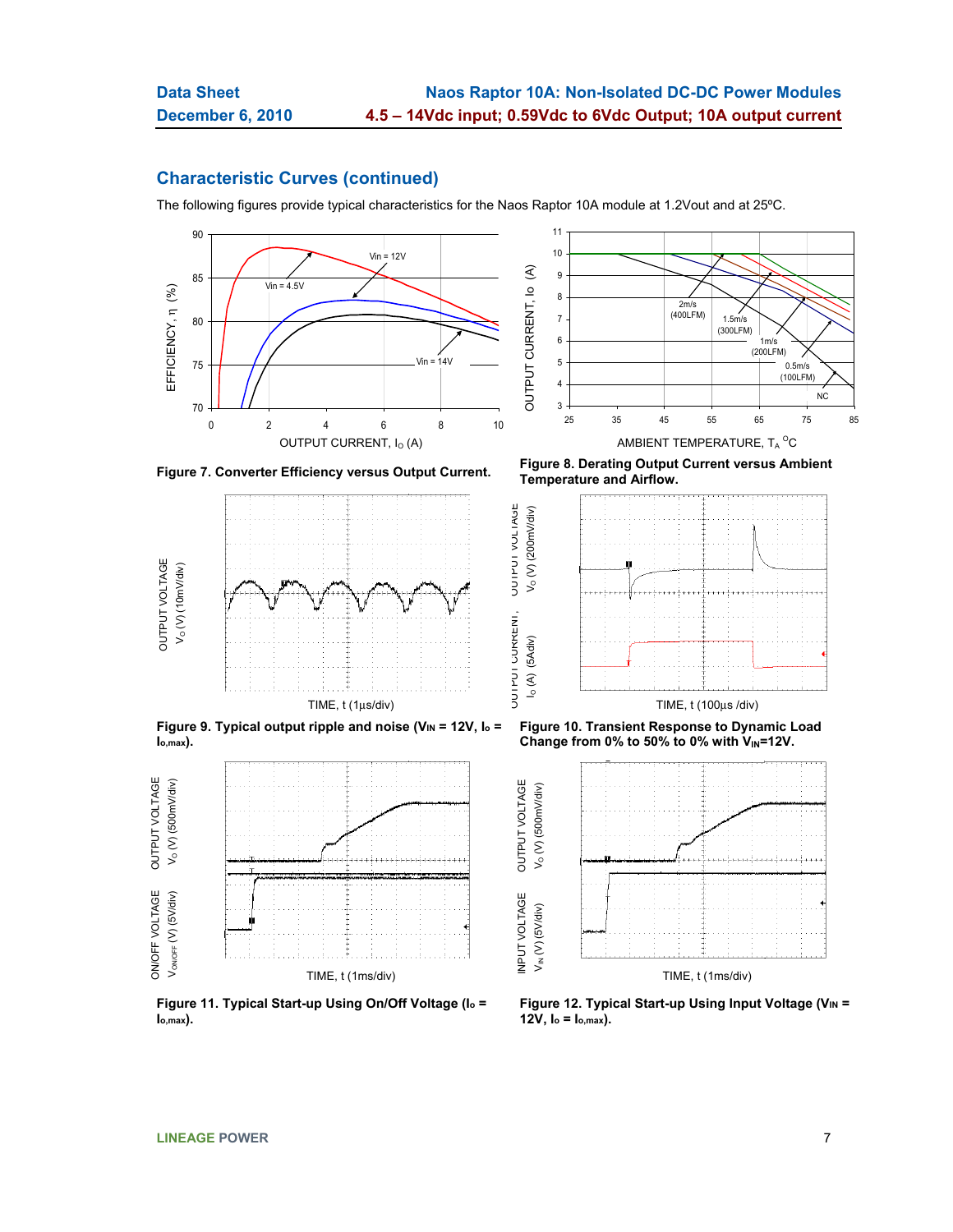### **Characteristic Curves (continued)**

The following figures provide typical characteristics for the Naos Raptor 10A module at 1.8Vout and at 25ºC.

OUTPUT CURRENT, OUTPUT VOLTAGE

**JUIFUI VULIAGE** 











**Figure 17. Typical Start-up Using On/Off Voltage (Io = Io,max).** 

**Figure 13. Converter Efficiency versus Output Current. Figure 14. Derating Output Current versus Ambient Temperature and Airflow.** 







Figure 18. Typical Start-up Using Input Voltage (VIN = **12V, Io = Io,max).**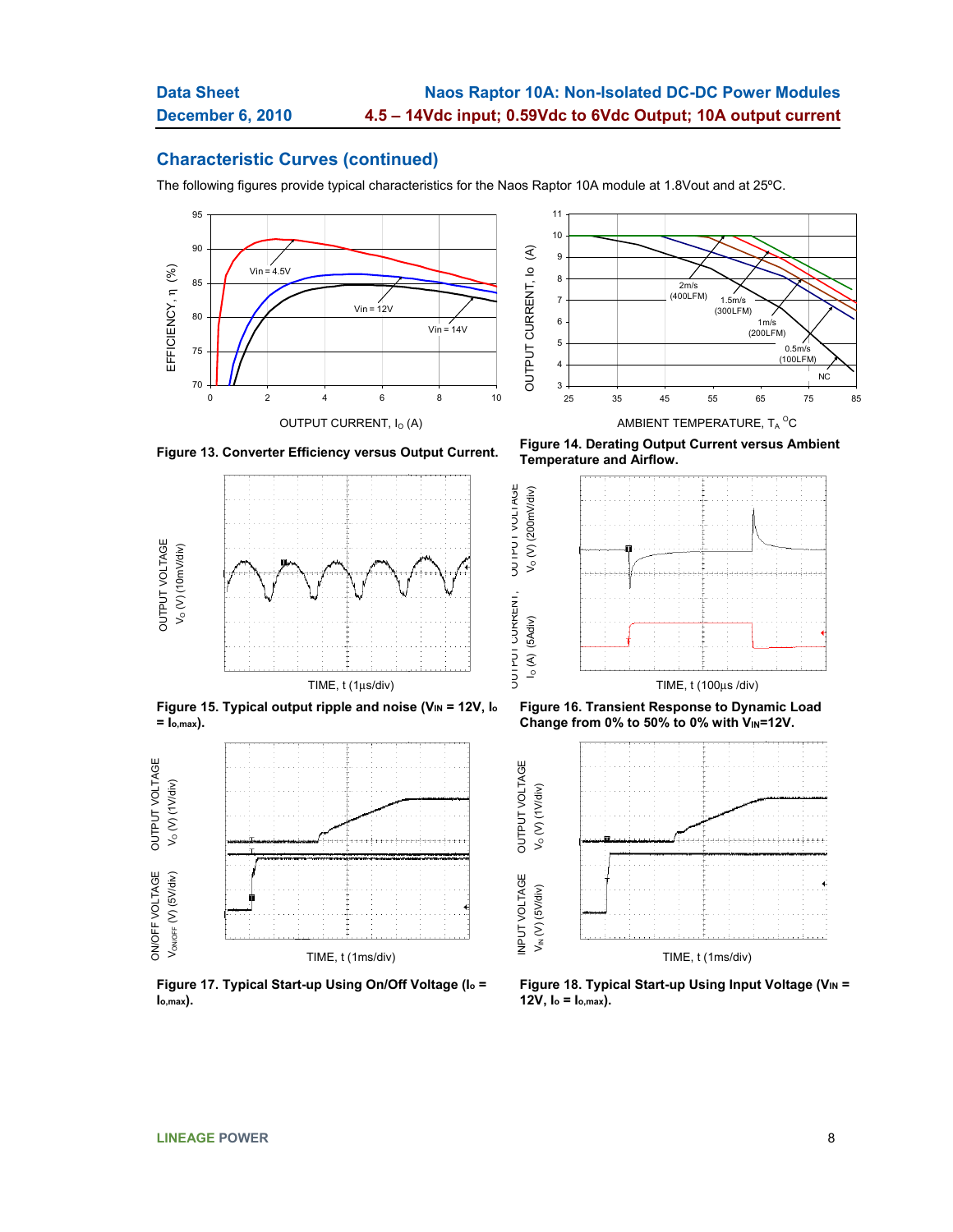**OUIPUI VOLIAGE**  $V_O (V) (200mV/div)$ 

INPUT VOLTAGE OUTPUT VOLTAGE

### **Characteristic Curves (continued)**

The following figures provide typical characteristics for the Naos Raptor 10A module at 2.5Vout and at 25ºC.







Figure 21. Typical output ripple and noise (V<sub>IN</sub> = 12V, I<sub>o</sub> **= Io,max).** 



**Figure 23. Typical Start-up Using On/Off Voltage (Io = Io,max).** 

**Figure 19. Converter Efficiency versus Output Current. Figure 20. Derating Output Current versus Ambient Temperature and Airflow.** 



**Figure 22. Transient Response to Dynamic Load**  Change from 0% to 50% to 0% with V<sub>IN</sub>=12V.



Figure 24. Typical Start-up Using Input Voltage (VIN = **12V, Io = Io,max).**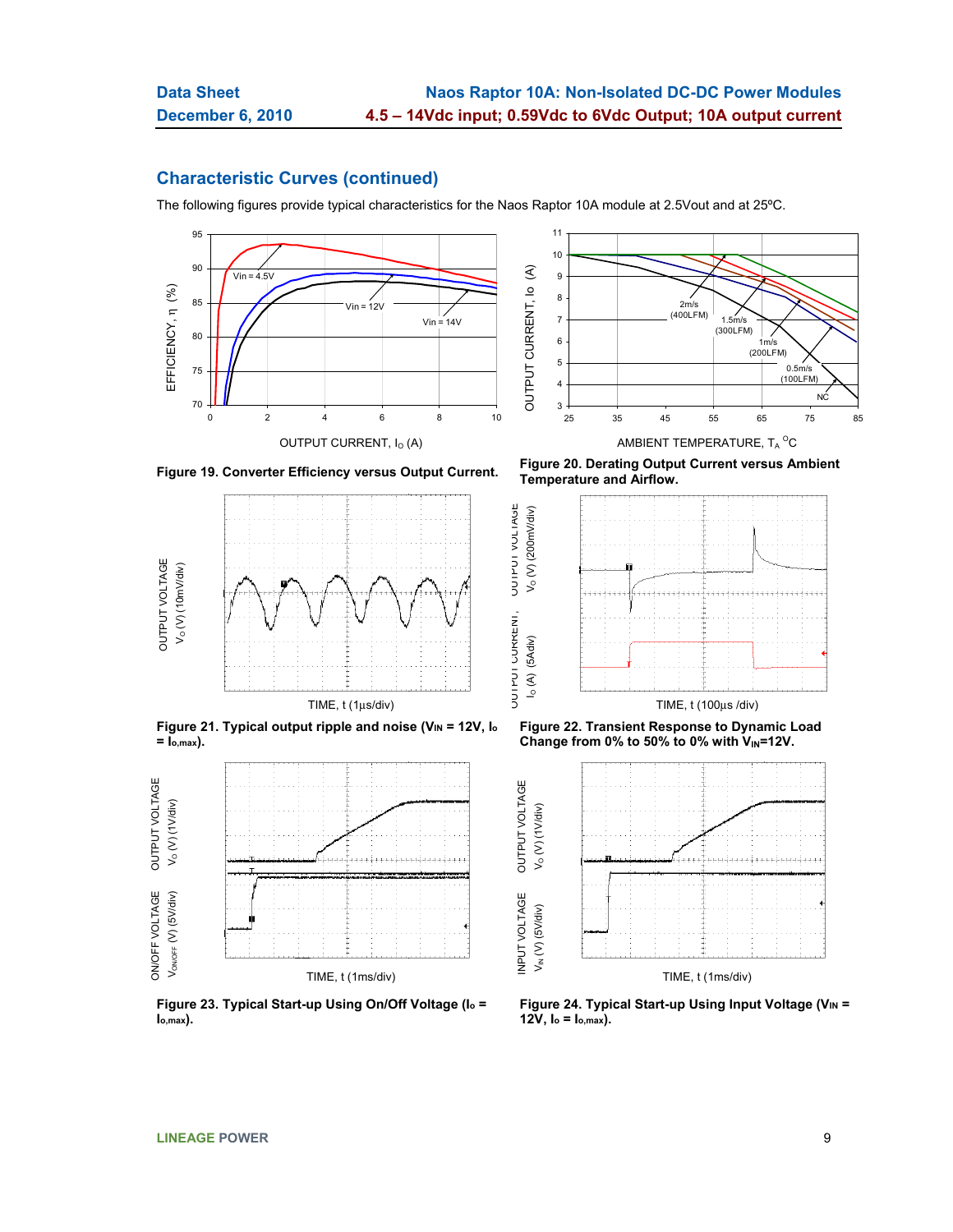## **Characteristic Curves (continued)**

The following figures provide typical characteristics for the Naos Raptor 10A module at 3.3Vout and at 25ºC.

OUTPUT CURRENT, OUTPUT VOLTAGE

**UUIPUI VULIAGE** 







Figure 27. Typical output ripple and noise (V<sub>IN</sub> = 12V, I<sub>o</sub> **= Io,max).** 



**Figure 29. Typical Start-up Using On/Off Voltage (Io = Io,max).** 

**Figure 25. Converter Efficiency versus Output Current. Figure 26. Derating Output Current versus Ambient Temperature and Airflow.** 



**Figure 28. Transient Response to Dynamic Load**  Change from 0% to 50% to 0% with V<sub>IN</sub>=12V.



Figure 30. Typical Start-up Using Input Voltage (VIN = **12V, Io = Io,max).**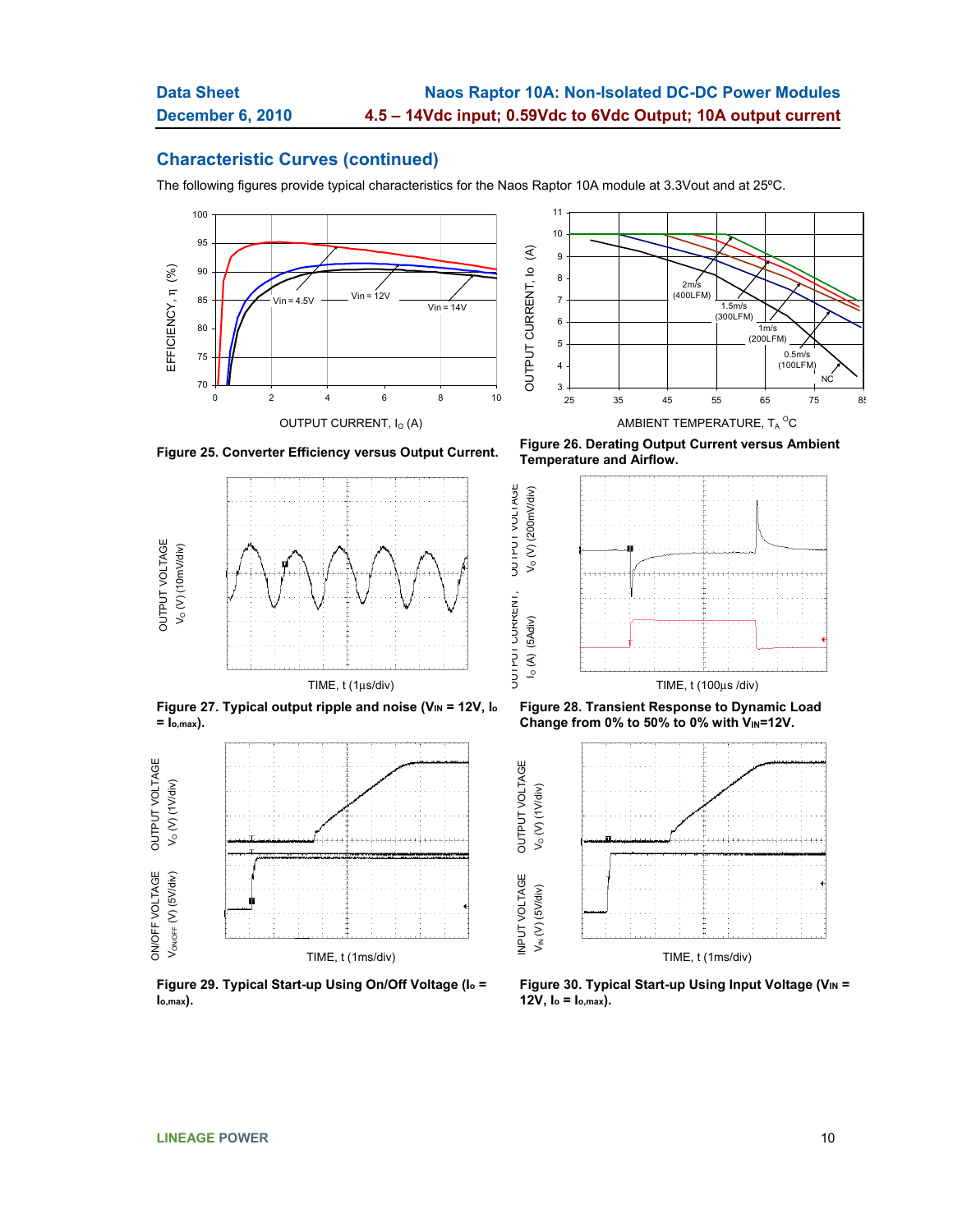**UUIFUI VULIAGE**  $V_O (V) (200mV/div)$ 

### **Characteristic Curves (continued)**

The following figures provide typical characteristics for the Naos Raptor 10A module at 5Vout and at 25ºC.







Figure 33. Typical output ripple and noise (V<sub>IN</sub> = 12V, I<sub>o</sub> **= Io,max).** 



**Figure 35. Typical Start-up Using On/Off Voltage (Io = Io,max).** 

**Figure 31. Converter Efficiency versus Output Current. Figure 32. Derating Output Current versus Ambient Temperature and Airflow.** 



**Figure 34. Transient Response to Dynamic Load**  Change from 0% to 50% to 0% with V<sub>IN</sub>=12V.



Figure 36. Typical Start-up Using Input Voltage (VIN = **12V, Io = Io,max).**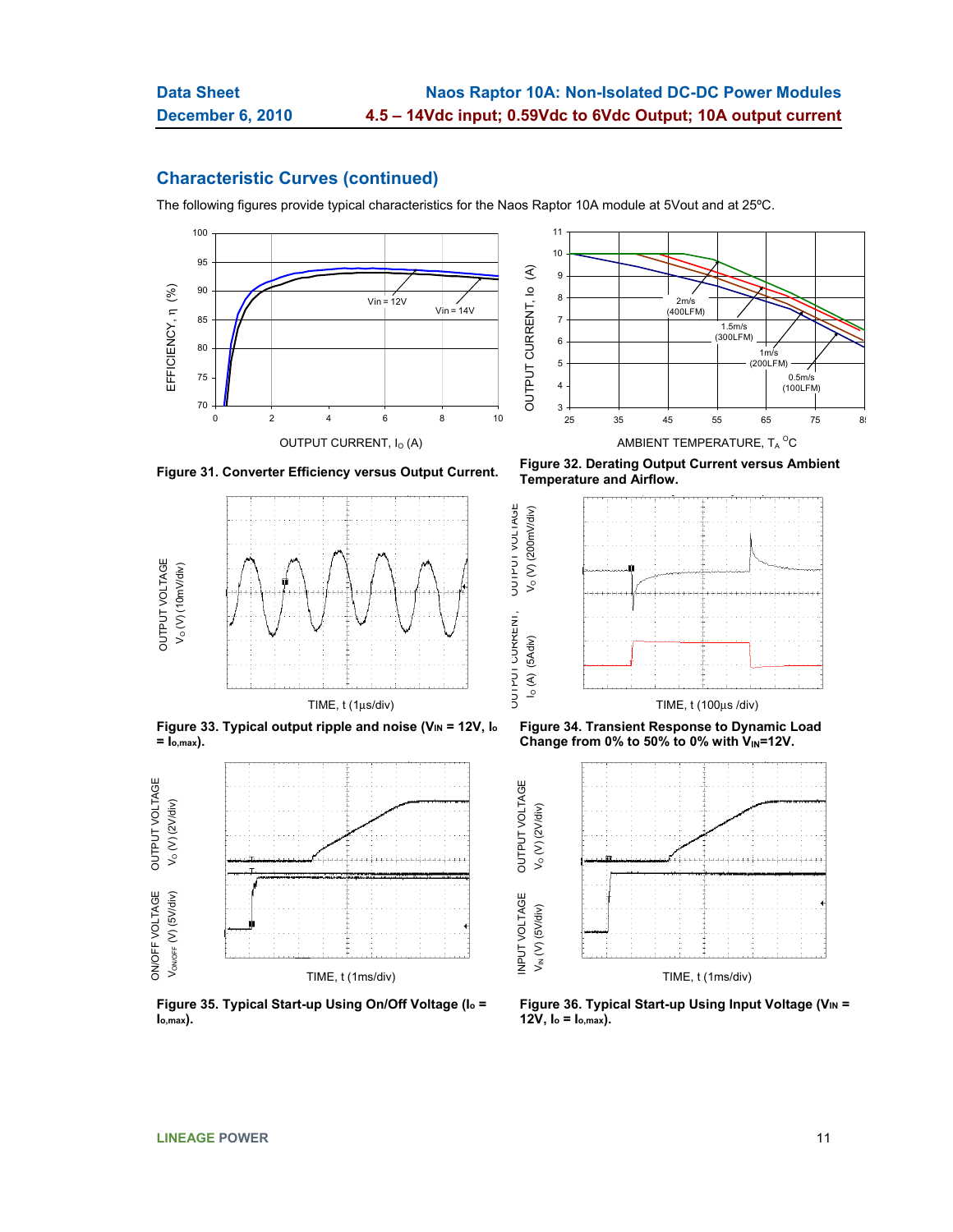### **Characteristic Curves**

The following figures provide typical characteristics for the Naos Raptor 10A module at 6Vout and at 25ºC.

OUTPUT CURRENT, OUTPUT VOLTAGE

**UUIPUI VULIAGE** 







Figure 39. Typical output ripple and noise (V<sub>IN</sub> = 12V, l<sub>o</sub> **= Io,max).** 



**Figure 41. Typical Start-up Using On/Off Voltage (Io = Io,max).** 

**Figure 37. Converter Efficiency versus Output Current. Figure 38. Derating Output Current versus Ambient Temperature and Airflow.** 







Figure 42. Typical Start-up Using Input Voltage (V<sub>IN</sub> = **9V, Io = Io,max).**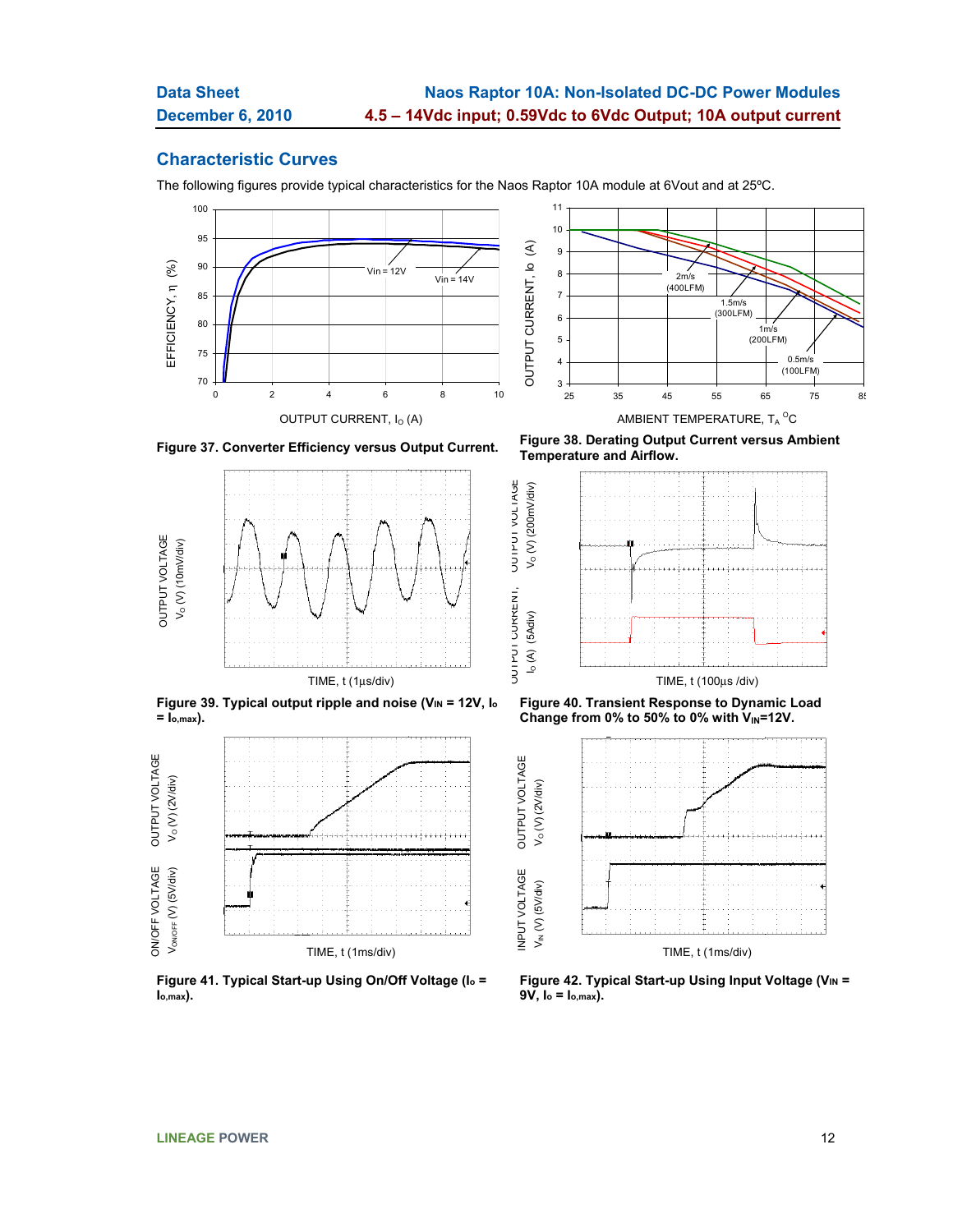# **Test Configurations**



#### **Figure 43. Input Reflected Ripple Current Test Setup.**



NOTE: All voltage measurements to be taken at the module terminals, as shown above. If sockets are used then Kelvin connections are required at the module terminals to avoid measurement errors due to socket contact resistance.





**Figure 45. Output Voltage and Efficiency Test Setup.** 

Efficiency 
$$
\eta = \frac{V_O. I_O}{V_{IN.} I_{IN}}
$$
 x 100 %

### **Design Considerations**

### **Input Filtering**

The Naos Raptor 10A module should be connected to a low ac-impedance source. A highly inductive source can affect the stability of the module. An input capacitance must be placed directly adjacent to the input pin of the module, to minimize input ripple voltage and ensure module stability.

To minimize input voltage ripple, low-ESR ceramic or polymer capacitors are recommended at the input of the module. Figure 46 shows the input ripple voltage for various output voltages at 10A of load current with 1x22 µF or 2x22 µF ceramic capacitors and an input of 12V.



**Figure 46. Input ripple voltage for various output voltages with 1x22 µF or 2x22 µF ceramic capacitors at the input (10A load). Input voltage is 12V.** 

#### **Output Filtering**

The Naos Raptor 10A modules are designed for low output ripple voltage and will meet the maximum output ripple specification with no external capacitors. However, additional output filtering may be required by the system designer for a number of reasons. First, there may be a need to further reduce the output ripple and noise of the module. Second, the dynamic response characteristics may need to be customized to a particular load step change.

To reduce the output ripple and improve the dynamic response to a step load change, additional capacitance at the output can be used. Low ESR ceramic and polymer are recommended to improve the dynamic response of the module. Figure 47 provides output ripple information for different external capacitance values at various Vo and for a load current of 10A. For stable operation of the module, limit the capacitance to less than the maximum output capacitance as specified in the electrical specification table. Optimal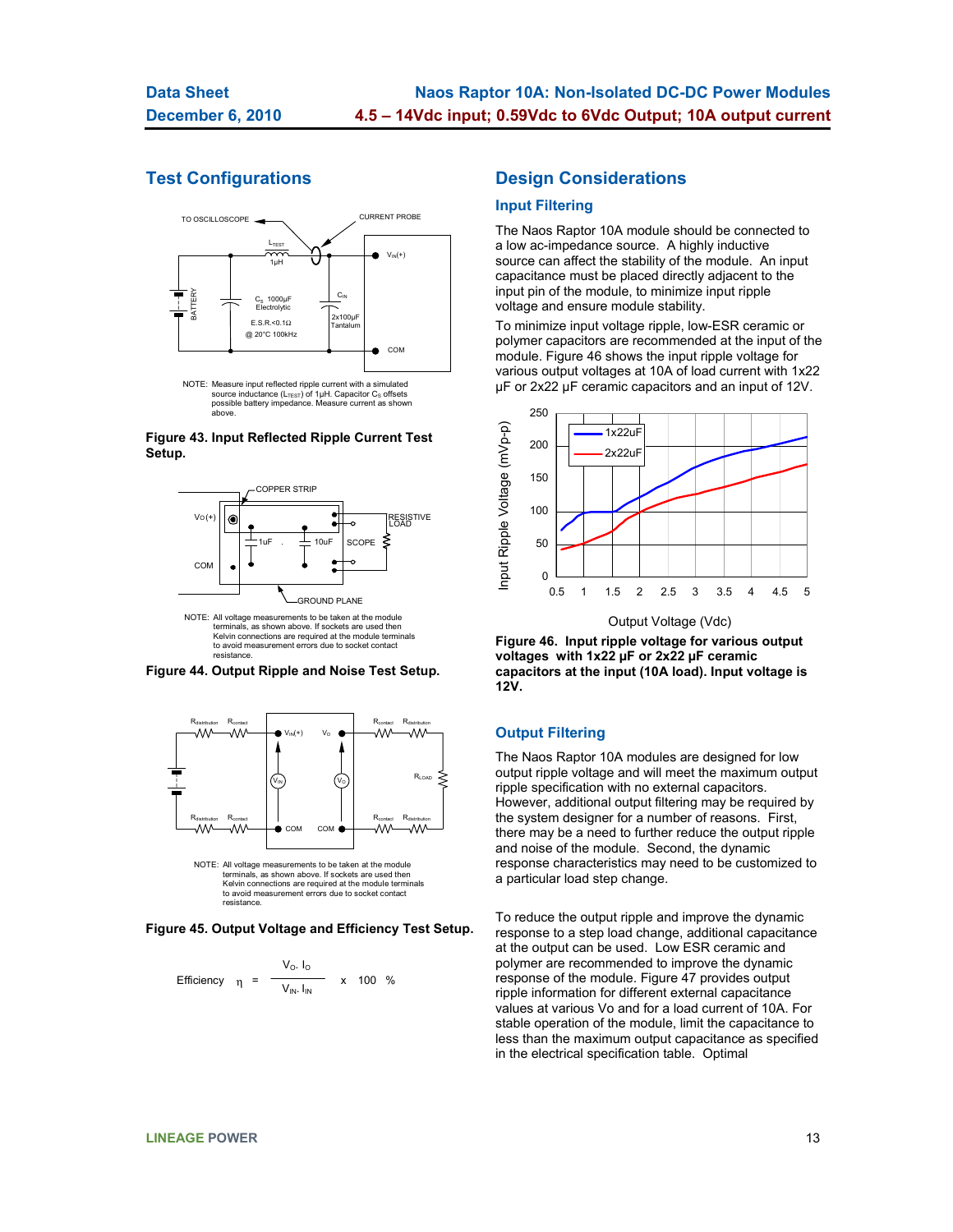performance of the module can be achieved by using<br>the Tunable Loop™ feature described later in this data sheet.



**Figure 47. Output ripple voltage for various output voltages with external 1x10 µF, 1x47 µF, 2x47 µF or 4x47 µF ceramic capacitors at the output (10A load). Input voltage is 12V.** 

# **Safety Considerations**

For safety agency approval the power module must be installed in compliance with the spacing and separation requirements of the end-use safety agency standards, i.e., UL 60950-1, CSA C22.2 No. 60950-1-03, and VDE 0850:2001-12 (EN60950-1) Licensed.

For the converter output to be considered meeting the requirements of safety extra-low voltage (SELV), the input must meet SELV requirements. The power module has extra-low voltage (ELV) outputs when all inputs are ELV.

An input fuse for the module is recommended. Due to the wide input voltage and output voltage ranges of the module, different fuse ratings are recommended as shown in Table 1. These are suggested "maximum" fuse ratings. However, for optimum circuit protection, the fuse value should not be any larger than required in the end application. As an option to using a fuse, no fuse is required, if the module is

- 1. powered by a power source with current limit protection set point less than the protection device value listed in Table 1, and
- 2. the module is evaluated in the end-use equipment.

| Input<br>Voltage | <b>Output Voltage (VDC)</b> |     |                                     |           |  |  |  |  |
|------------------|-----------------------------|-----|-------------------------------------|-----------|--|--|--|--|
| (VDC)            |                             |     | 0.59 to 1.3 1.31 to 2.7 2.71 to 5.0 | 5.1 to 6  |  |  |  |  |
| 10.1 to 14       | 5Α                          | 10A | 15A                                 | 20A       |  |  |  |  |
| 6.51 to 10       | 6.3A                        | 15A | 25A                                 | 30A       |  |  |  |  |
| 4.5 to 6.5       | 10A                         | 20A | 30A                                 | <b>NA</b> |  |  |  |  |

#### **Table 1.**

#### **Feature Descriptions**

#### **Remote On/Off**

The Naos Raptor 10A power modules feature an On/Off pin with positive logic for remote On/Off operation. If the On/Off pin is not being used, leave the pin open (the module will be ON, except for the -49Z and -51Z option modules where leaving the pin open will cause the module to remain OFF). The On/Off signal ( $V_{On/Off}$ ) is referenced to ground. During a Logic High on the On/Off pin, the module remains ON. During Logic-Low, the module is turned OFF.



**Figure 48. Remote On/Off Implementation. Resistor R1 is absent in the -49Z and -51Z option modules.** 

#### **Overcurrent Protection**

To provide protection in a fault (output overload) condition, the unit is equipped with internal current-limiting circuitry and can endure current limiting continuously. At the point of current-limit inception, the unit enters hiccup mode. The unit operates normally once the output current is brought back into its specified range. The average output current during hiccup is 10%  $\overline{\mathsf{I}}$ 

#### **Overtemperature Protection**

To provide protection in a fault condition, these modules are equipped with a thermal shutdown circuit. The unit will shut down if the overtemperature threshold of 130ºC is exceeded at the thermal reference point  $T_{ref.}$  The thermal shutdown is not intended as a guarantee that the unit will survive temperatures beyond its rating. Once the unit goes into thermal shutdown it will then wait to cool before attempting to restart.

#### **Input Undervoltage Lockout**

At input voltages below the input undervoltage lockout limit, the module operation is disabled. The module will begin to operate at an input voltage above the undervoltage lockout turn-on threshold.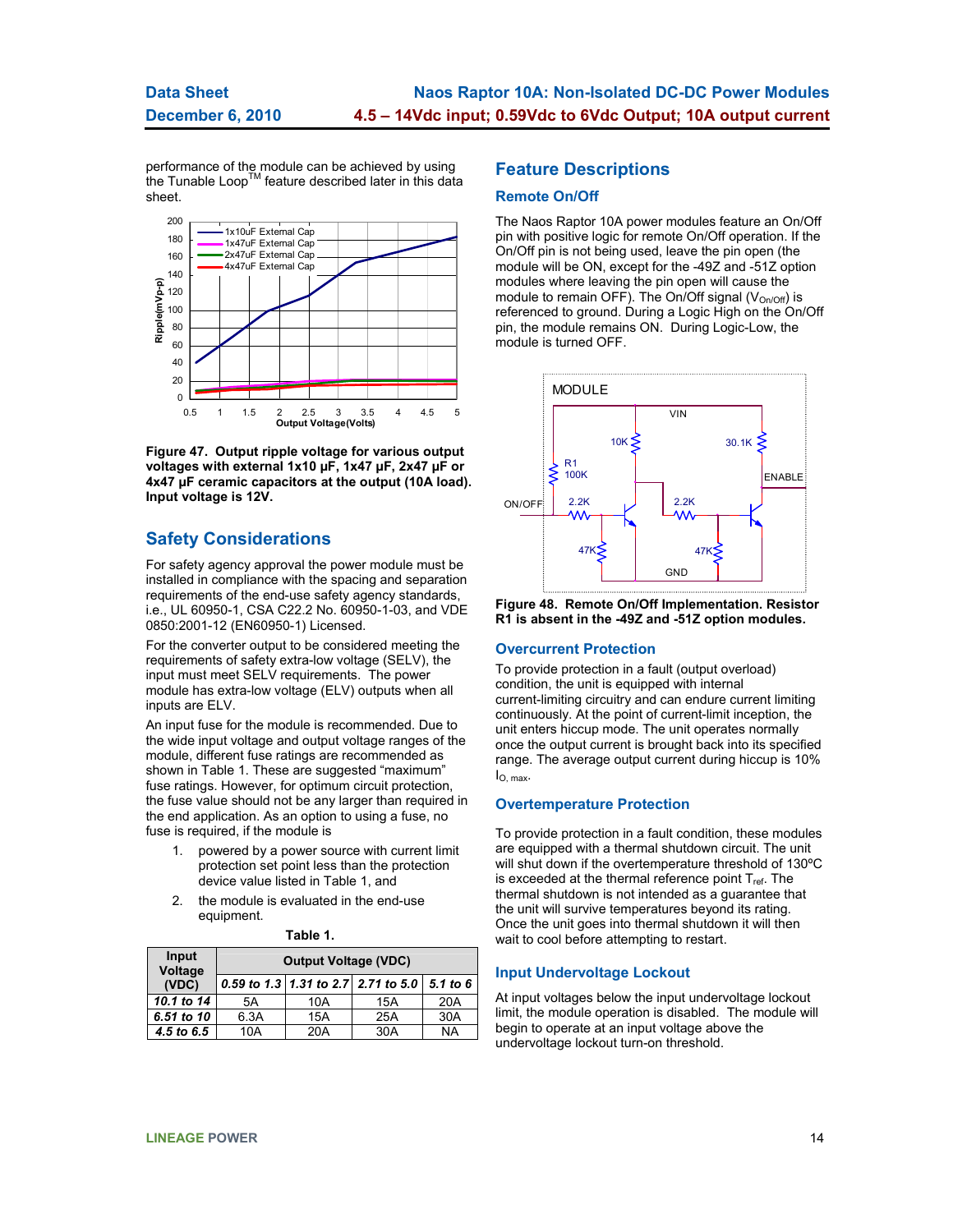## **Feature Descriptions (continued)**

### **Output Voltage Programming**

The output voltage of the Naos Raptor 10A module can be programmed to any voltage from 0.59dc to 6Vdc by connecting a resistor between the Trim+ and GND pins of the module. Certain restrictions apply on the output voltage set point depending on the input voltage. These are shown in the Output Voltage vs. Input Voltage Set Point Area plot in Fig. 49. The Upper Limit curve shows that for output voltages of 0.9V and lower, the input voltage must be lower than the maximum of 14V. The Lower Limit curve shows that for output voltages of 3.3V and higher, the input voltage needs to be larger than the minimum of 4.5V.



#### **Figure 49. Output Voltage vs. Input Voltage Set Point Area plot showing limits where the output voltage can be set for different input voltages.**

Without an external resistor between Trim+ and GND pins, the output of the module will be 0.59Vdc. To calculate the value of the trim resistor, *Rtrim* for a desired output voltage, use the following equation:

$$
Rtrim = \frac{1.182}{(Vo - 0.591)}k\Omega
$$

Rtrim is the external resistor in kΩ

*Vo* is the desired output voltage

Table 2 provides Rtrim values required for some common output voltages.

**Table 2**

| $V_{O, set}(V)$ | $Rtrim (K\Omega)$ |
|-----------------|-------------------|
| 0.59            | Open              |
| 1.0             | 2.89              |
| 1.2             | 1.941             |
| 1.5             | 1.3               |
| 1.8             | 0.978             |
| 2.5             | 0.619             |
| 3.3             | 0.436             |
| 5.0             | 0.268             |
| 6.0             | 0.219             |

By using a ±0.5% tolerance trim resistor with a TC of ±25ppm, a set point tolerance of ±1.5% can be achieved as specified in the electrical specification. The POL Programming Tool available at www.lineagepower.com under the Design Tools section, helps determine the required trim resistor needed for a specific output voltage.



**Figure 50. Circuit configuration for programming output voltage using an external resistor.** 

#### **Voltage Margining**

Output voltage margining can be implemented in the Naos Raptor 10A modules by connecting a resistor, R<sub>margin-up</sub>, from the Trim pin to the ground pin for margining-up the output voltage and by connecting a resistor, Rmargin-down, from the Trim pin to output pin for margining-down. Figure 51 shows the circuit configuration for output voltage margining. The POL Programming Tool, available at www.lineagepower.com under the Design Tools section, also calculates the values of Rmargin-up and Rmargin-down for a specific output voltage and % margin. Please consult your local Lineage Power Field Application Engineer or Account Manager for additional details.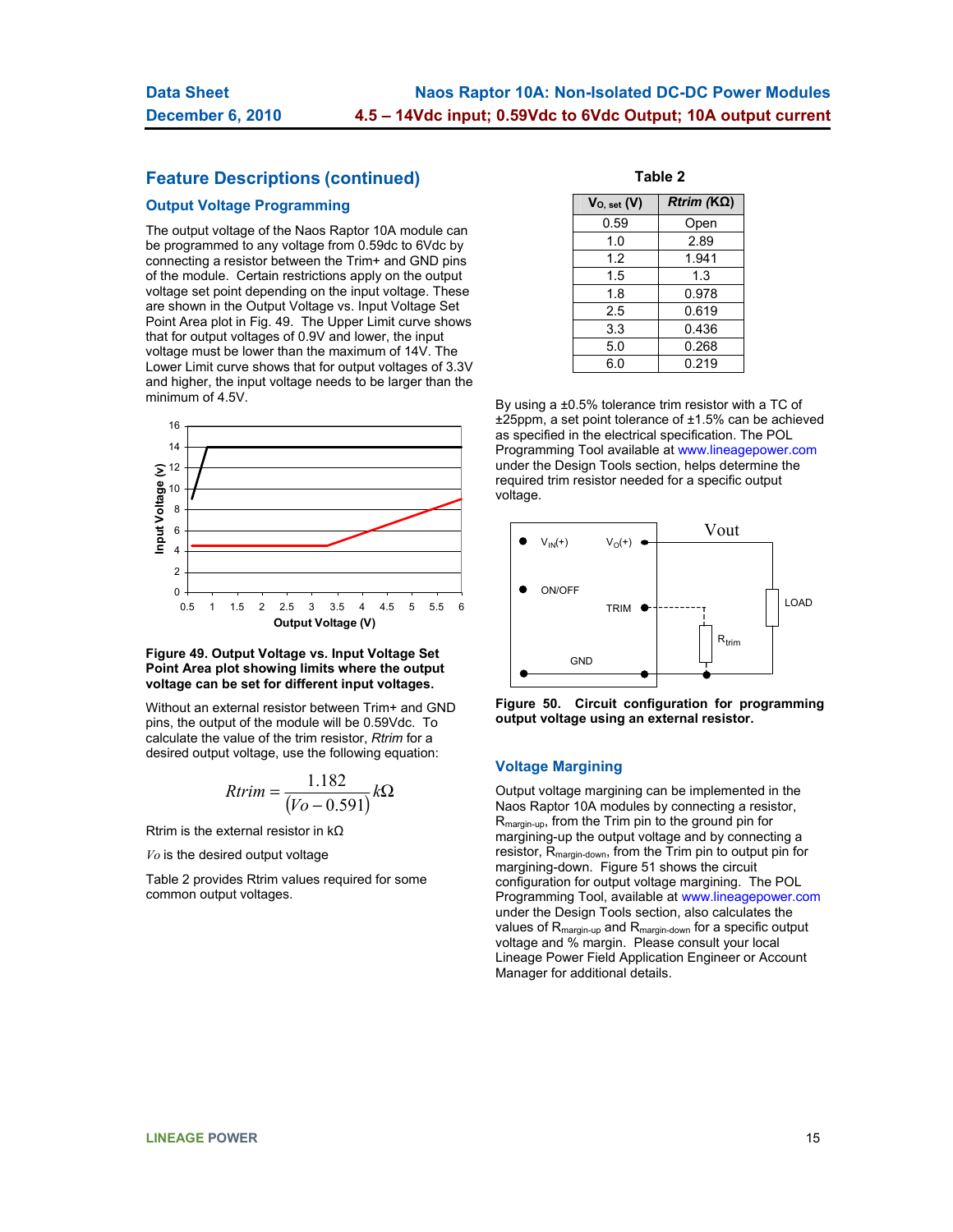## **Feature Descriptions (continued)**



**Figure 51. Circuit Configuration for margining Output voltage.**

#### **Monotonic Start-up and Shutdown**

The Naos Raptor 10A modules have monotonic start-up and shutdown behavior for any combination of rated input voltage, output current and operating temperature range.

### **Tunable LoopTM**

The Naos Raptor 10A modules have a new feature that optimizes transient response of the module called Tunable Loop<sup>TM</sup>. External capacitors are usually added to improve output voltage transient response due to load current changes. Sensitive loads may also require additional output capacitance to reduce output ripple and noise. Adding external capacitance however affects the voltage control loop of the module, typically causing the loop to slow down with sluggish response. Larger values of external capacitance could also cause the module to become unstable.

To use the additional external capacitors in an optimal manner, the Tunable Loop<sup>TM</sup> feature allows the loop to be tuned externally by connecting a series R-C between the VOUT and TRIM pins of the module, as shown in Fig. 52. This R-C allows the user to externally adjust the voltage loop feedback compensation of the module to match the filter network connected to the output of the module.

Recommended values of  $R_{\text{TUNE}}$  and  $C_{\text{TUNE}}$  are given in Tables 3 and 4. Table 3 lists recommended values of  $R_{\text{TUNE}}$  and  $C_{\text{TUNE}}$  in order to meet 2% output voltage deviation limits for some common output voltages in the presence of a 5A to 10A step change (50% of full load),

with an input voltage of 12V. Table 4 shows the recommended values of  $R_{\text{TUNE}}$  and  $C_{\text{TUNE}}$  for different values of ceramic output capacitors up to 1000uF, again for an input voltage of 12V. The value of  $R_{\text{TUNE}}$  should never be lower than the values shown in Tables 3 and 4. Please contact your Lineage Power technical representative to obtain more details of this feature as well as for guidelines on how to select the right value of external R-C to tune the module for best transient performance and stable operation for other output capacitance values.



**Figure. 52. Circuit diagram showing connection of RTUME and CTUNE to tune the control loop of the module.** 

Table 3. Recommended values of R<sub>TUNE</sub> and C<sub>TUNE</sub> to **obtain transient deviation of 2% of Vout for a 5A step load with Vin=12V.** 

| Vout                | 5V   | 3.3V               | 2.5V               | 1.8V               | 1.2V                                                                                                                                                                                                                                                                                                                                                                | 0.69V |
|---------------------|------|--------------------|--------------------|--------------------|---------------------------------------------------------------------------------------------------------------------------------------------------------------------------------------------------------------------------------------------------------------------------------------------------------------------------------------------------------------------|-------|
|                     |      | 330uF              |                    |                    | 330µF 2x330µF 3x330µF 9x330µF<br>$\frac{1}{1}$ Cext $\frac{1}{4}$ $\times$ 47µF $\frac{1}{1}$ $\frac{339 \mu \text{F}}{1}$ $\frac{1}{1}$ $\frac{339 \mu \text{F}}{1}$ $\frac{1}{1}$ $\frac{339 \mu \text{F}}{1}$ $\frac{1}{1}$ $\frac{339 \mu \text{F}}{1}$ $\frac{1}{1}$ $\frac{339 \mu \text{F}}{1}$ $\frac{1}{1}$ $\frac{339 \mu \text{F}}{1}$ $\frac{1}{1}$ $\$ |       |
| $R$ <sub>TUNE</sub> | 47   | 47                 | 47                 | 47                 | 30                                                                                                                                                                                                                                                                                                                                                                  | 30    |
| $C_{\text{TUNE}}$   | 39nF | 100 <sub>n</sub> F | 100 <sub>n</sub> F | 220 <sub>n</sub> F | 330 <sub>n</sub> F                                                                                                                                                                                                                                                                                                                                                  | 330nF |
| ΔV                  | 86mV | 49mV               | 49mV               | 30 <sub>m</sub> V  | 23mV                                                                                                                                                                                                                                                                                                                                                                | 12mV  |

Table 4. General recommended values of of R<sub>TUNE</sub> and C<sub>TUNE</sub> for Vin=12V and various external ceramic **capacitor combinations.** 

|                   |      |      |      | Cext   1x47uF   2x47uF   4x47uF   10x47uF   20x47uF |       |
|-------------------|------|------|------|-----------------------------------------------------|-------|
| $R_{\text{TUNE}}$ | 100  | 75   | 47   | 47                                                  | 47    |
| $C_{\text{TUNE}}$ | 12nF | 22nF | 39nF | 68nF                                                | 100nF |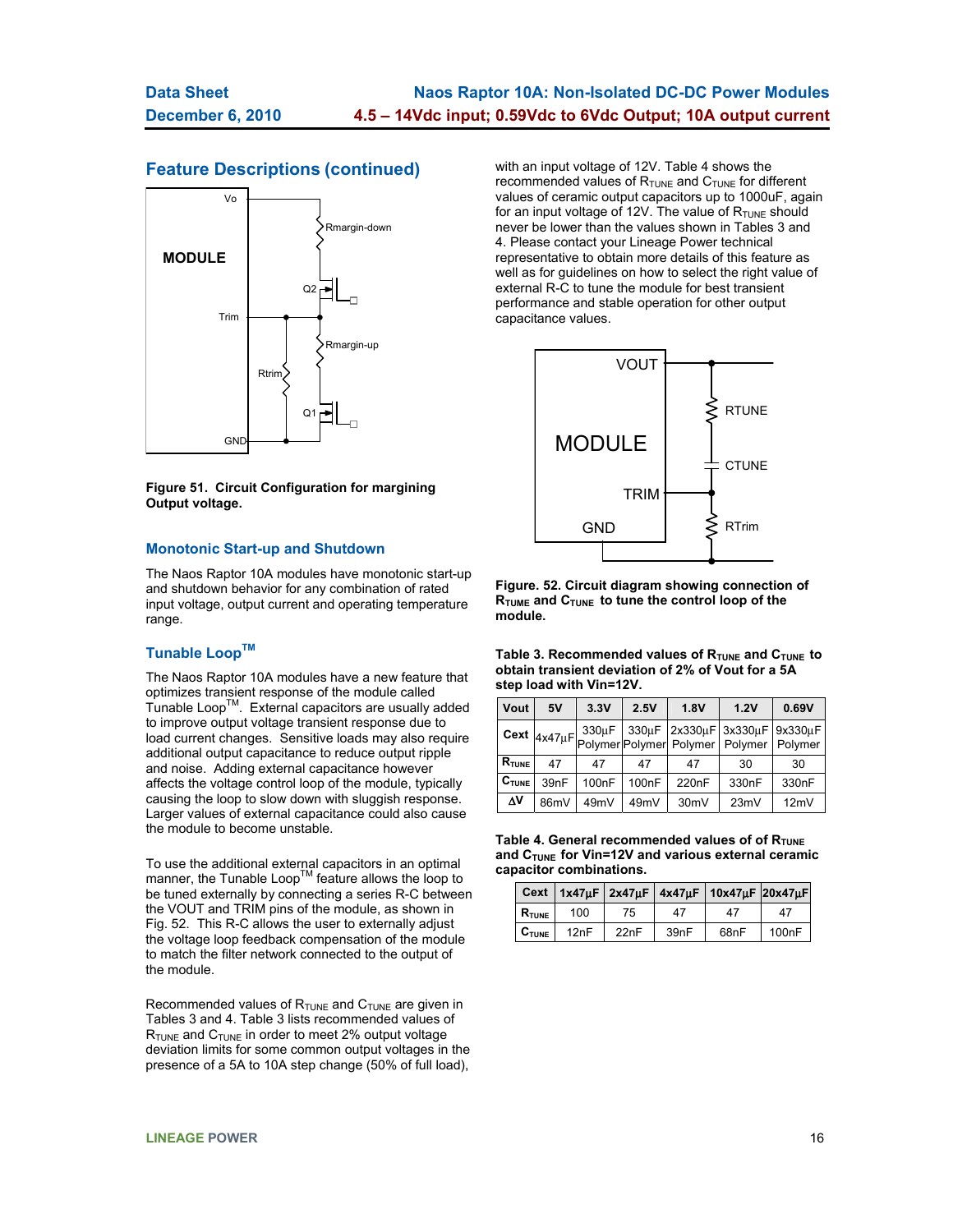# **Thermal Considerations**

Power modules operate in a variety of thermal environments; however, sufficient cooling should be provided to help ensure reliable operation.

Considerations include ambient temperature, airflow, module power dissipation, and the need for increased reliability. A reduction in the operating temperature of the module will result in an increase in reliability. The thermal data presented here is based on physical measurements taken in a wind tunnel. The test set-up is shown in Figure 53. The preferred airflow direction for the module is in Figure 54.



**Figure 53. Thermal Test Set-up.**

The thermal reference point,  $T_{ref}$  used in the specifications of thermal derating curves is shown in Figure 54. For reliable operation this temperature should not exceed 120°C.

The output power of the module should not exceed the rated power of the module (Vo,set x Io,max).

Please refer to the Application Note "Thermal Characterization Process For Open-Frame Board-Mounted Power Modules" for a detailed discussion of thermal aspects including maximum device temperatures.

**Airflow Direction** 



**Figure 54. Tref Temperature measurement location.** 

# **Post solder Cleaning and Drying Considerations**

Post solder cleaning is usually the final circuit-board assembly process prior to electrical board testing. The result of inadequate cleaning and drying can affect both the reliability of a power module and the testability of the finished circuit-board assembly. For guidance on appropriate soldering, cleaning and drying procedures, refer to *Board Mounted Power Modules: Soldering and Cleaning* Application Note.

# **Through-Hole Lead-Free Soldering Information**

These RoHS-compliant through-hole products use the SAC (Sn/Ag/Cu) Pb-free solder and RoHS-compliant components. They are designed to be processed through single or dual wave soldering machines. The pins have an RoHS-compliant finish that is compatible with both Pb and Pb-free wave soldering processes. A maximum preheat rate of 3°C/s is suggested. The wave preheat process should be such that the temperature of the power module board is kept below 210°C. For Pb solder, the recommended pot temperature is 260°C, while the Pb-free solder pot is 270°C max. Not all RoHS-compliant through-hole products can be processed with paste-through-hole Pb or Pb-free reflow process. If additional information is needed, please consult with your Lineage Power representative for more details.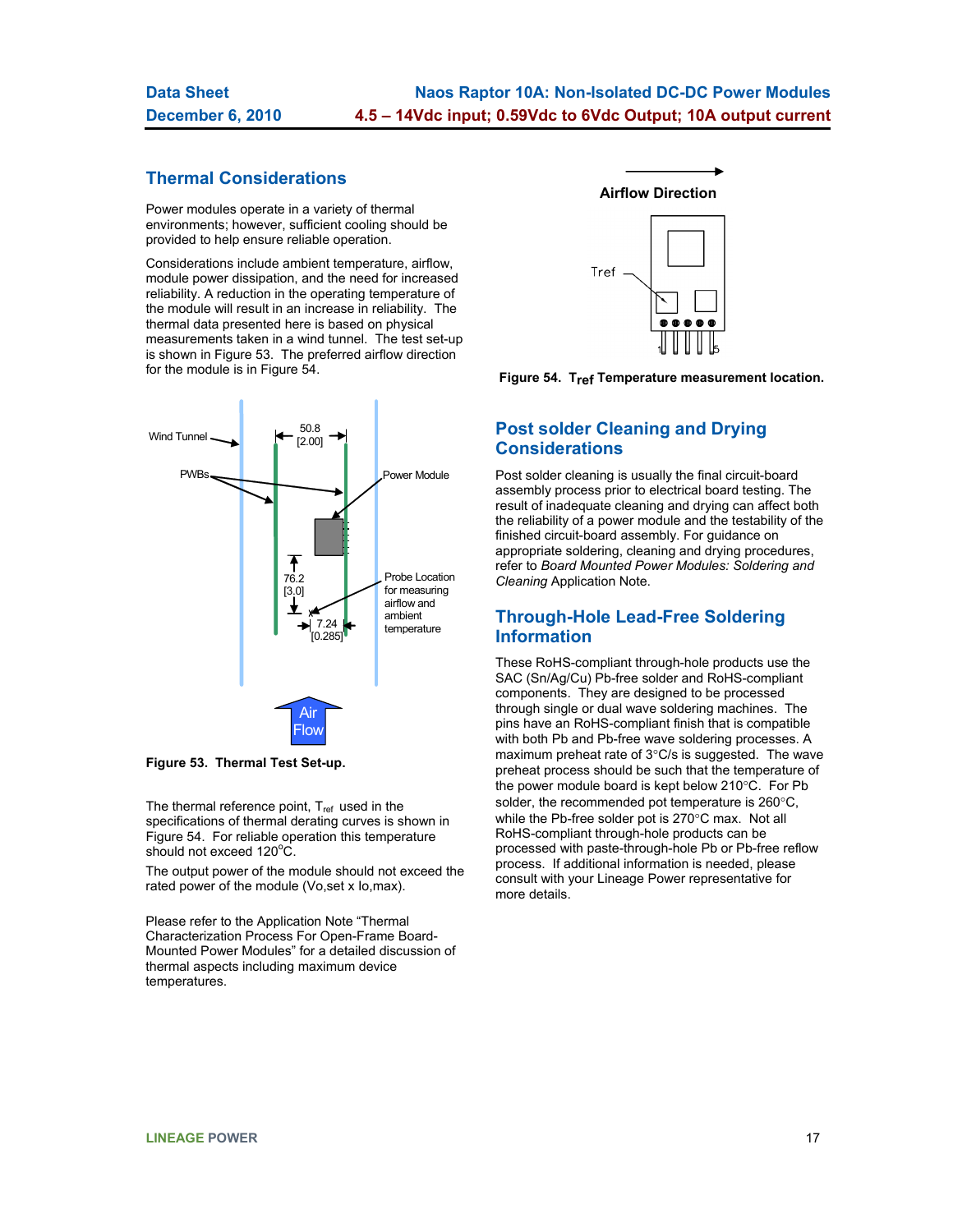# **Mechanical Outline**

Dimensions are in millimeters and (inches). Tolerances: x.x mm  $\pm$  0.5 mm (x.xx in.  $\pm$  0.02 in.) [unless otherwise indicated]

x.xx mm  $\pm$  0.25 mm (x.xxx in  $\pm$  0.010 in.)





**Front View**  Side View

**H = 3.8 [0.15] L = 3.29 [0.13]** 

| Pın | out |
|-----|-----|
|     |     |

| Pin | <b>Function</b>  |
|-----|------------------|
|     | On/Off           |
| 2   | $V_{IN}$         |
| 3   | <b>GND</b>       |
|     | $V_{\text{out}}$ |
| 5   | Trim+            |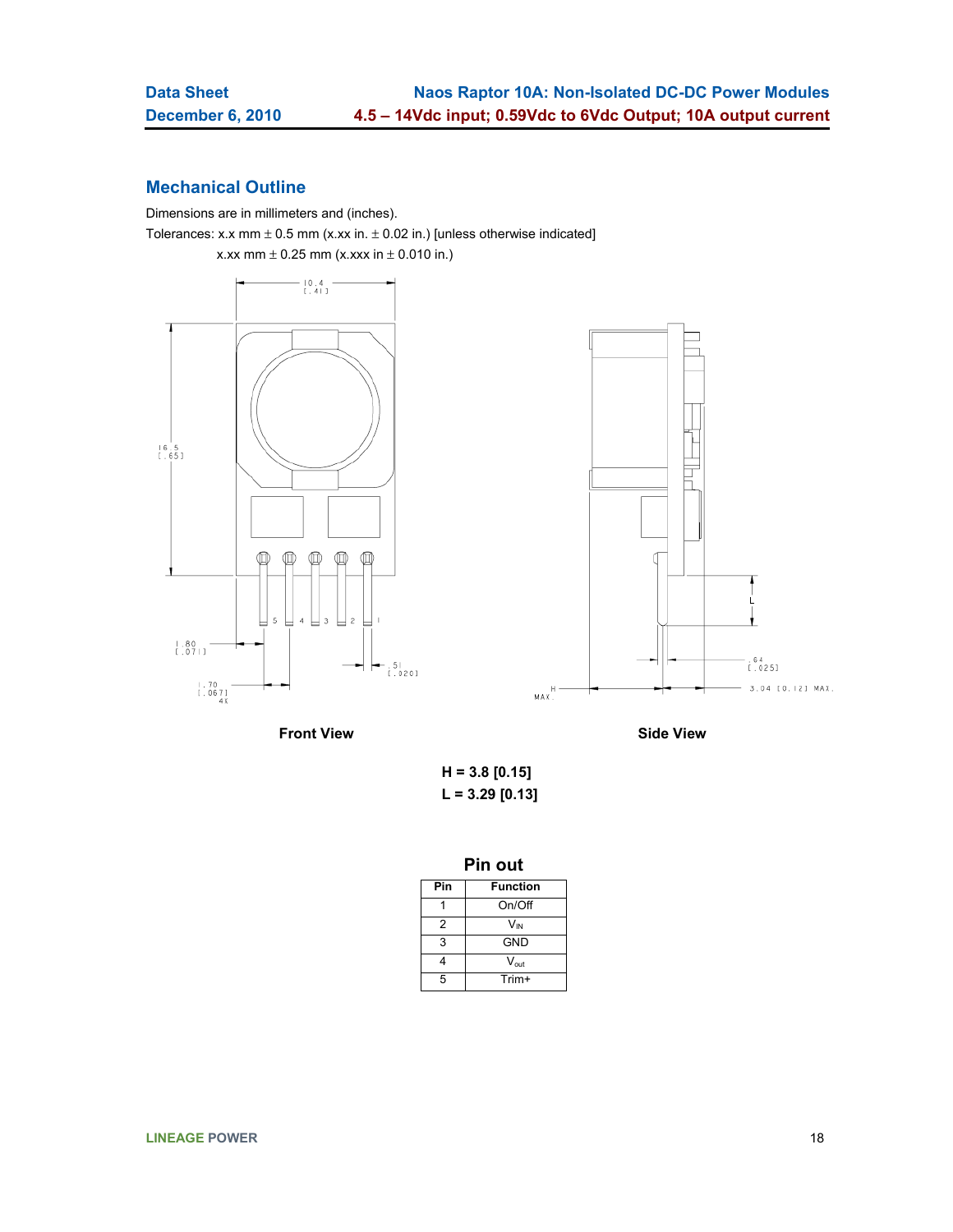# **Recommended Pad Layout**

Dimensions are in millimeters and (inches).

Tolerances: x.x mm  $\pm$  0.5 mm (x.xx in.  $\pm$  0.02 in.) [unless otherwise indicated]

x.xx mm  $\pm$  0.25 mm (x.xxx in  $\pm$  0.010 in.)



ELLIPTICAL PADS CAN BE UTILIZED